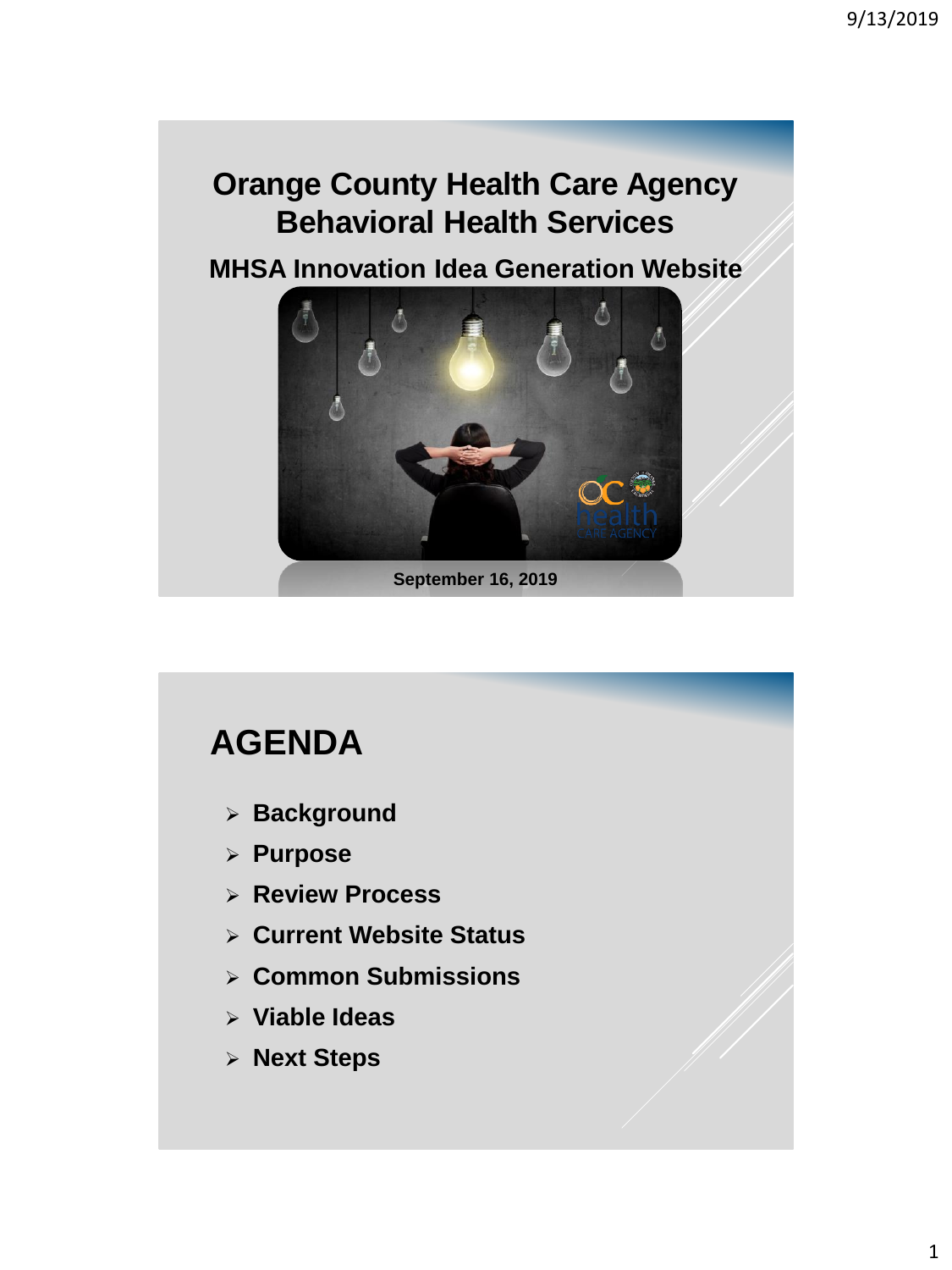# **INN IDEA GENERATION WEBSITE**

**INN website launched on May 21, 2018**

### **Purpose**

- o **Allows for the submission of INN Project ideas**
- o **Provides resources and information about the MHSA INN process**
- **Submission Process**
	- o **Visit www.ocmhsa.com and navigate to the Idea Submission page** 
		- *Helpful Tip:* **review the About Us page to learn about MHSA Innovation criteria**
	- o **Complete the Idea Generation Form**

### **IDEA GENERATION FORM**

- **Personal information is optional and only used for potential follow up questions and status update notification**
- **All submissions posted on the site are anonymous**
- **Questions are designed to help the INN team gain a basic understanding of the idea**



OC Health Care Agency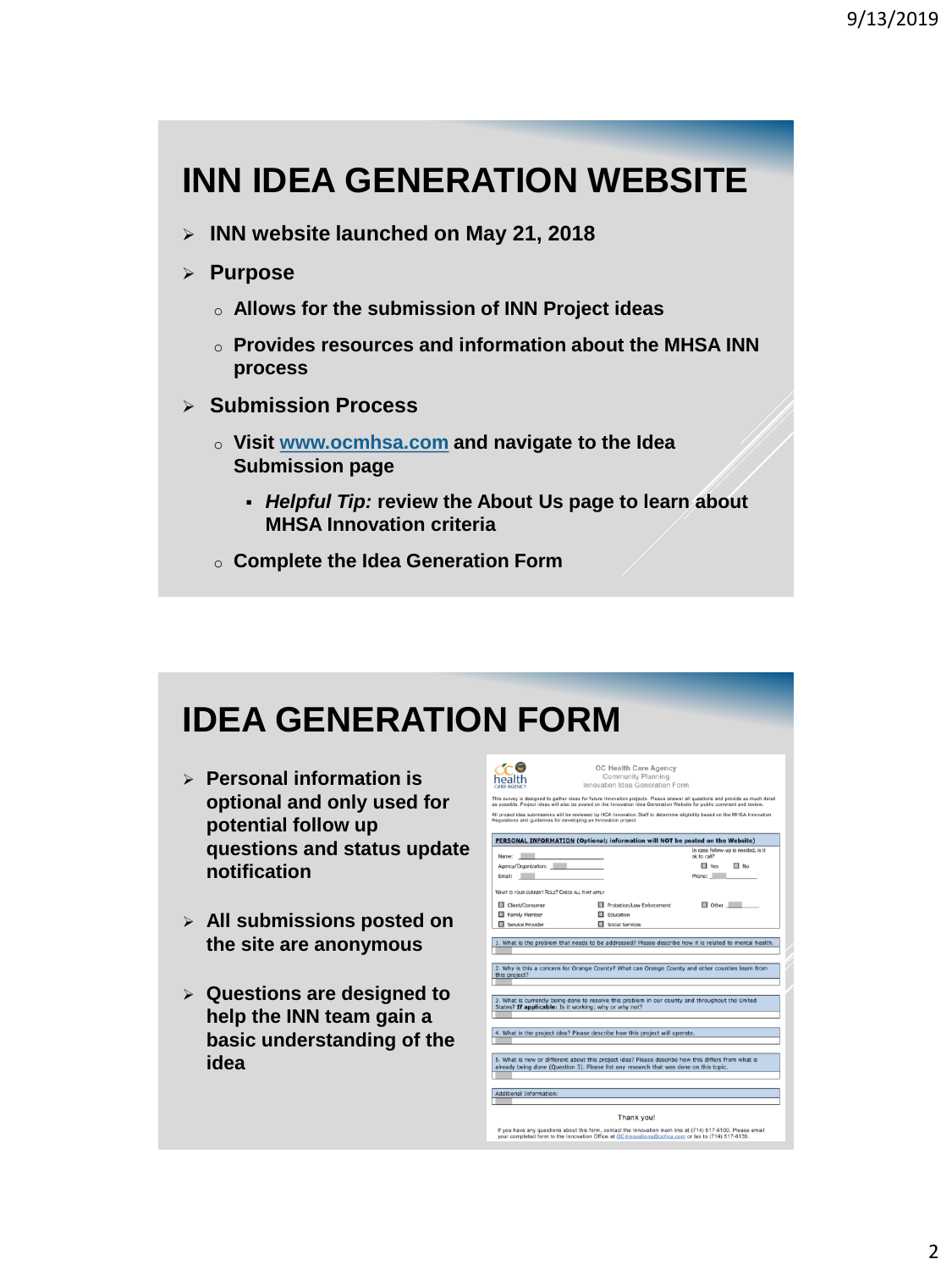### **WEBSITE REVIEW PROCESS**

### **PRELIMINARY REVIEW**

- **INN Office Staff monitors daily for new activity**
- **INN Program Staff reviews ideas**
	- o **Google search of potentially similar programs**
	- o **Consult with HCA program staff regarding local programs**
	- o **Follow-up on resources and links provided within the submission**
	- o **Check for MHSA INN Regulation criteria**
- **Follow-up questions are posted on the community blog for additional information or clarification**

### **SECONDARY REVIEW**

- **HCA Research Analysts review ideas**
	- o **Conduct a literature review on similar ideas published in the field**
	- o **Identify potential for contributing to new learning in the field of mental health**
- **HCA Leadership provides feedback on viability, feasibility based on knowledge and experience of HCA's Behavioral Health System**

### **WEBSITE STATUS & IDEAS**

- **53 ideas submitted since the site launched**
- **8 ideas identified for further consideration**

#### **Important Considerations:**

- **Project ideas may be different from the original submission on the site** 
	- o **Ideas may morph over time in response to community feedback and learnings through continued research on what's being done elsewhere**
	- o **Some ideas were combined due to similarity**
- **Ideas are still in the process of being reviewed**
	- o **Community feedback is required to continue idea development**
- **Continuation of an idea does not guarantee final approval from the MHSOAC and Board of Supervisors**
- **Ideas approved by the MHSOAC must still go through HCA's procurement process** 
	- o **Stakeholders who express interest in or submit an idea are not guaranteed to implement the project, as these are two separate processes**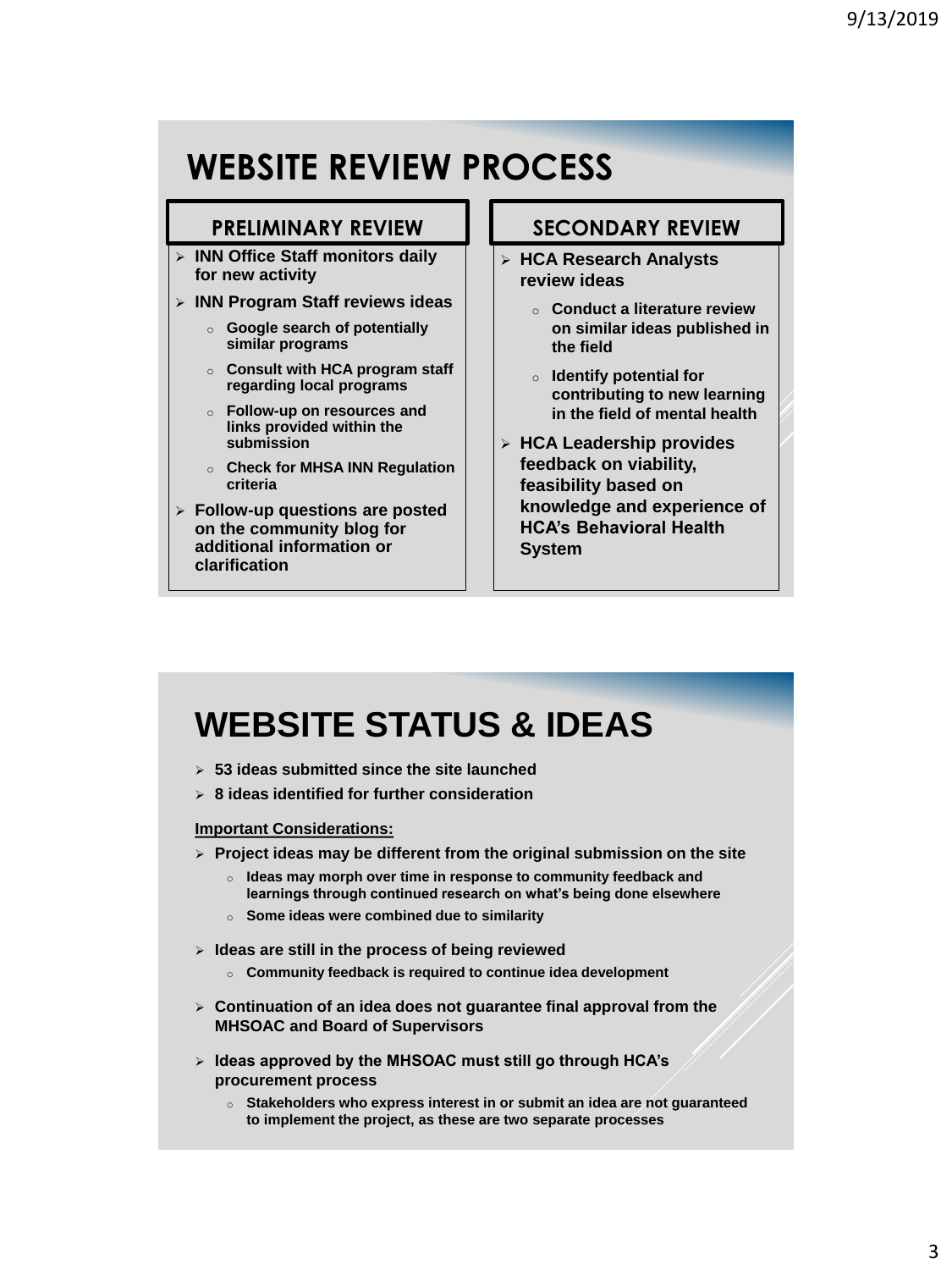# **IDEA SUBMISSIONS**

### **SUBMISSION CATEGORIES**

- **Community (11)**
- **Children and Families (8)**
- **Technology (5)**
- **Homeless (5)**
- **Housing (5)**
- **Older Adults (4)**
- **Employment (4)**
- **Veterans (2)**
- **Other (8)**

### **COMMON REASONS IDEAS DID NOT MOVE FORWARD**

- **Project idea is not related to mental health**
- **Unclear how project idea will contribute to new learning**
- **Project idea is not fully described**

## **OLDER VETERAN SUPPORT PROGRAM**

- **What is the project idea?**
	- o **Identify and outreach to isolated older adult veterans**
	- o **Develop a veteran socialization program**
- **Who will it serve?** 
	- o **Isolated veterans over 55 years**
- **What is the stated innovative component?** 
	- o **Makes a change to an existing practice in the field of mental health**
	- o **Development of creative engagement strategies**
	- o **Development of a targeted social program to engage isolated older adult veterans**

**https://www.ochealthcareagency.com/innovations/project-for-elderly-veterans/**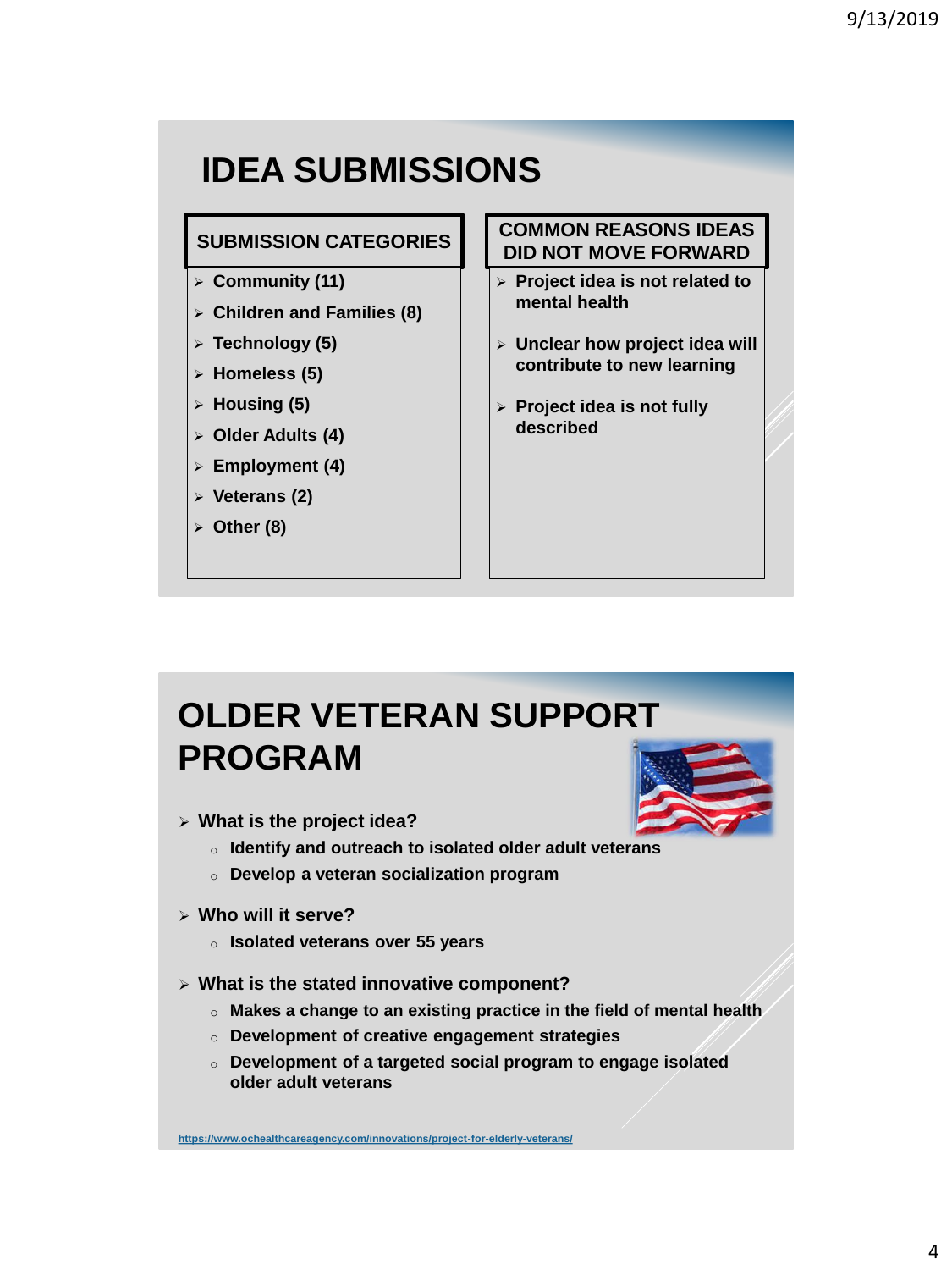# **PREDICTION TECHNOLOGY**

#### **What is the project idea?**

- o **Gather social media site data from participants**
- o **Utilize data to monitor users anxiety, depression and mental health needs**
- o **Use information to create AI that can identify patterns, calculate mental health risk and tailor interventions**
- **Who will it serve?** 
	- o **Higher risk populations- Veterans, college students, homeless**

#### **What is the stated innovative component?**

- o **Makes a change to an existing practice in the field of mental health**
- o **Study the process and methods of how social data can monitor and calculate mental health outcomes**

**https://www.ochealthcareagency.com/innovations/14071-2/**

### **PSYCHIATRY CLINICAL EXTENDER PROGRAM**



#### **What is the project idea?**

- o **Offer behavioral health volunteer opportunities at various county sites**
- **Who will it serve?** 
	- o **Young adults age 18 or older who may be interested in a career in psychiatry/behavioral health**

#### **What is the stated innovative component?**

- o **Apply to the mental health system a promising community-driven practice**
- o **Offer opportunities for young adults to become interested in behavioral health professions**

**https://www.ochealthcareagency.com/innovations/psychiatry-clinical-extender-program/**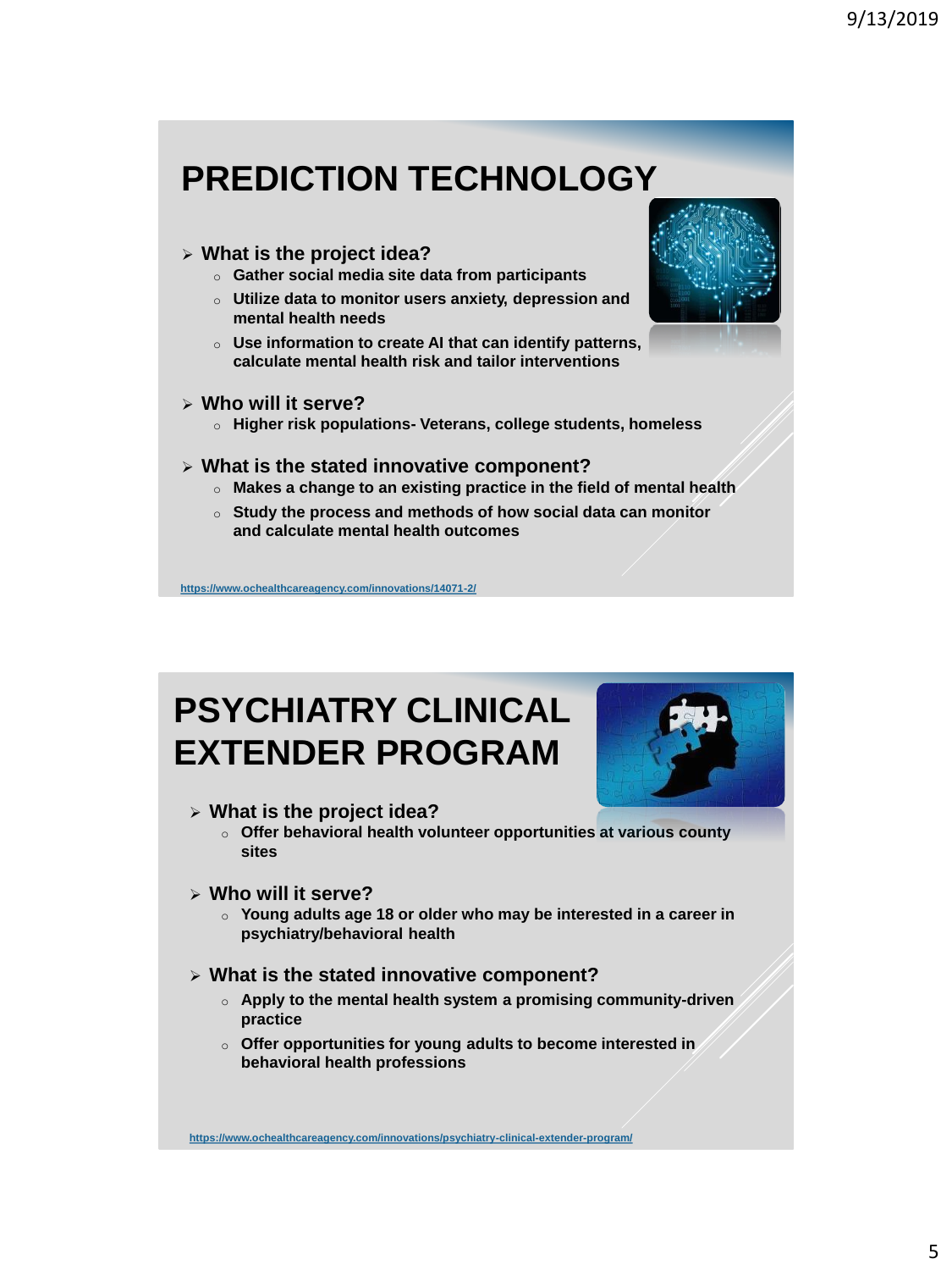### **MIDDLE SCHOOL STUDENT WELLNESS CENTERS**

#### **What is the project idea?**

- o **Bring wellness centers to middle school sites with an integrated mental/physical health focus**
- o **Includes:** 
	- ‒ **School nurse, nutrition, youth outreach, drug intervention supports**
	- ‒ **Youth driven hub for prevention campaigns**
	- ‒ **Wellness activities for teaching staff**

#### **Who will it serve?**

o **Middle school students and staff** 

#### **What is the stated innovative component?**

- o **Makes a change to an existing practice in the field of mental health**
- o **Integrated mental and physical care focused at the middle school level**
- o **Designated times for staff to engage in wellness practices, which can be used to encourage students to use these practices.**

**https://www.ochealthcareagency.com/innovations/student-wellness-centers/**

## **MENTAL HEALTH PARTICIPANT PET SERVICES**

#### **What is the project idea?**

o **Provide pet boarding and veterinary services to homeless individuals seeking behavioral health treatment** 



- **Who will it serve?** 
	- o **Homeless pet owners referred to treatment by Outreach and Engagement teams**

#### **What is the stated innovative component?**

- o **Apply an approach that has been successful in non-mental health contexts or settings**
- o **Remove a barrier to care by creating a network of businesses and individuals available to provide boarding and veterinary services while a participant is in treatment**

**https://www.ochealthcareagency.com/innovations/mental-health-participant-pet-boarding-services/ https://www.ochealthcareagency.com/innovations/mental-health-participant-pet-veterinary-care/**

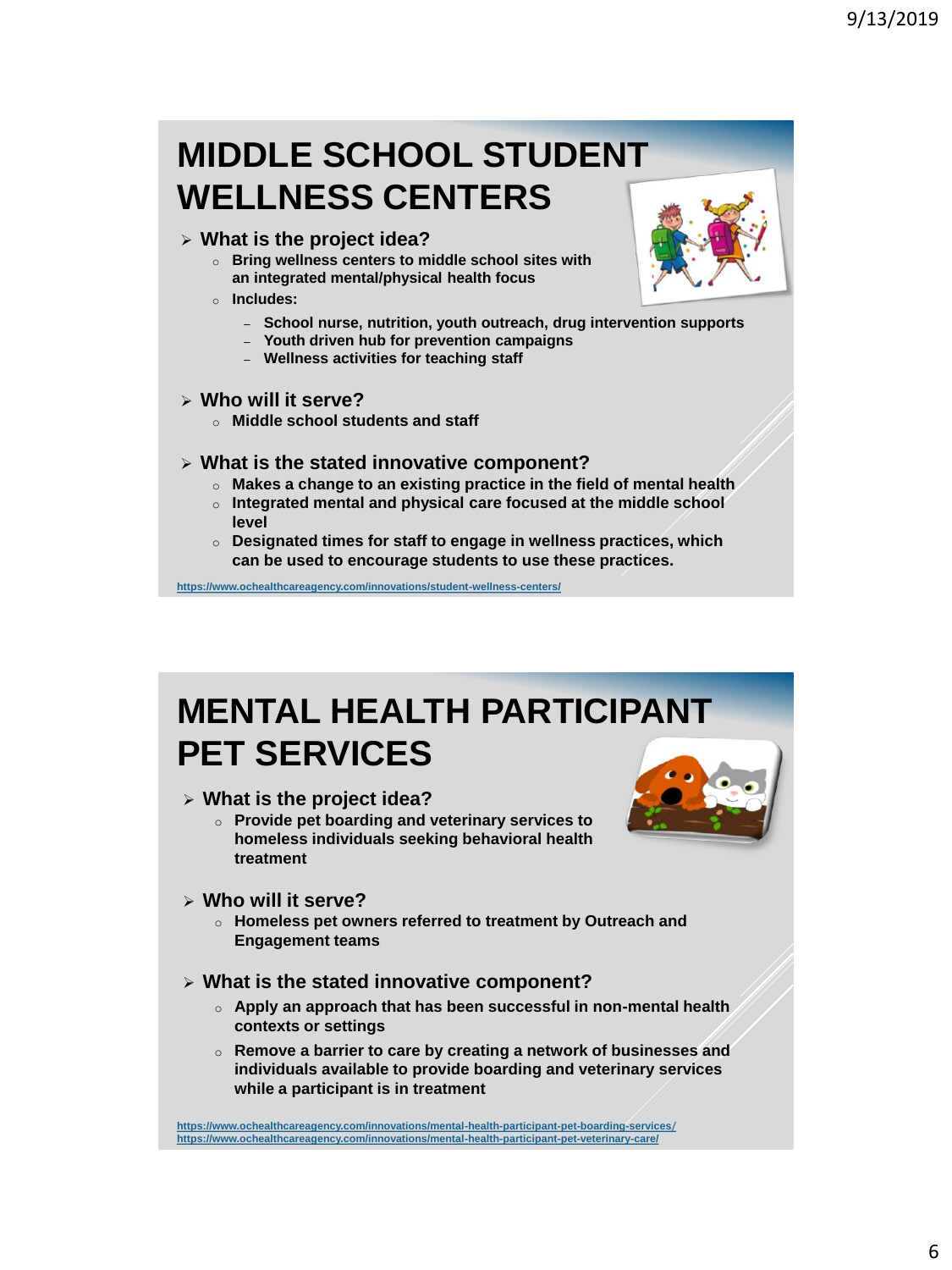# **YOUNG CHILDREN AT RISK FOR ADHD**



o **Develop and test a culturally relevant technology system to deliver interventions and improve long term maintenance of ADHD**

#### **Who will it serve?**

o **Underserved families with children at risk for ADHD**

#### **What is the stated innovative component?**

- o **Makes a change to an existing practice in the field of mental health**
- o **Development and use of a health technology application to address behavioral health issues in underserved young children**

**https://www.ochealthcareagency.com/innovations/young-children-at-risk-for-adhd/**

# **SHELTER LIVING SKILLS CURRICULUM**

#### **What is the project idea?**

- o **Develop and implement a curriculum that provides training on how to manage mental health issues that arise when transitioning from the street into a shelter, or from a shelter to housing**
- **Who will it serve?** 
	- o **Adults living in Orange County shelters**
- **What is the stated innovative component?** 
	- o **Makes a change to an existing practice in the field of mental health**
	- o **Development and use of a standard curriculum that can be replicated in any shelter and taught by any combination of shelter staff or support provider including a peer support staff.**

**https://www.ochealthcareagency.com/innovations/pathway-to-housing/**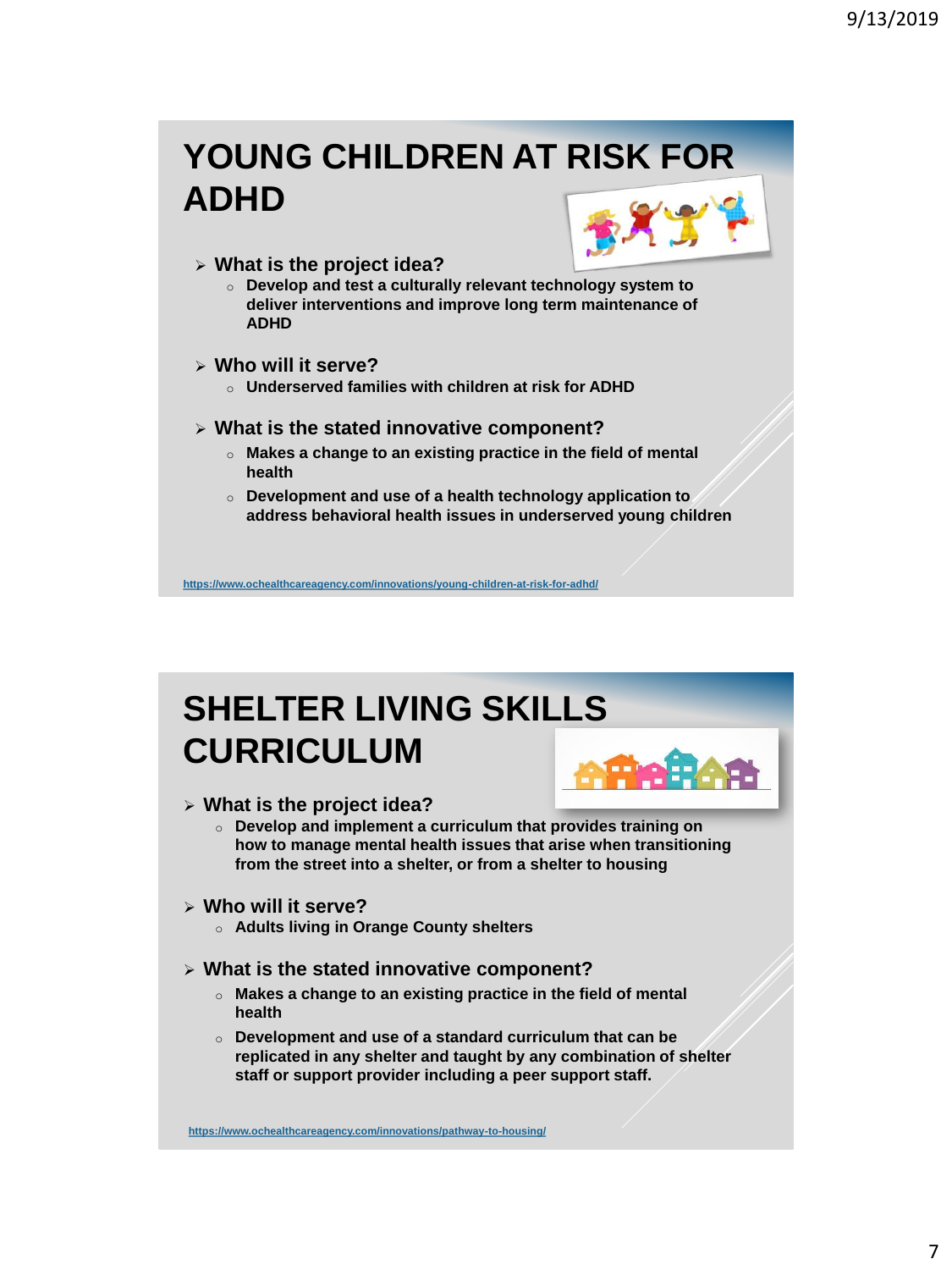### **MENTAL HEALTH ADULT & OLDER ADULT RESIDENTIAL FACILITY**

#### **What is the project idea?**

- o **Provide a residential care facility with staff on site that are trained in both medical/mental health care**
- **Who will it serve?** 
	- o **Those with both mental and medical health concerns who need appropriate residential care**

#### **What is the stated innovative component?**

- o **Makes a change to an existing practice in the field of mental health**
- o **A facility where all staff are trained on therapeutic interventions and activities are centered on those living with a mental health issue. Licensed vocational nurses will be on staff to assist those with mild medical concerns.**

**https://www.ochealthcareagency.com/innovations/mental-health-adult-and-older-adult-residential-facilities/**

### **NEXT STEPS**

- **INN Team will focus efforts on moving forward viable ideas**
- **Engage in stakeholder discussions to identify interest and prioritization of viable project ideas**
	- o **Ensure ideas are consistent with behavioral health needs and gaps identified by stakeholders**
	- o **Align efforts with upcoming MHSA Office Community Engagement Meetings**
- **Present meeting results, priorities and status updates to the MHSA Steering Committee**